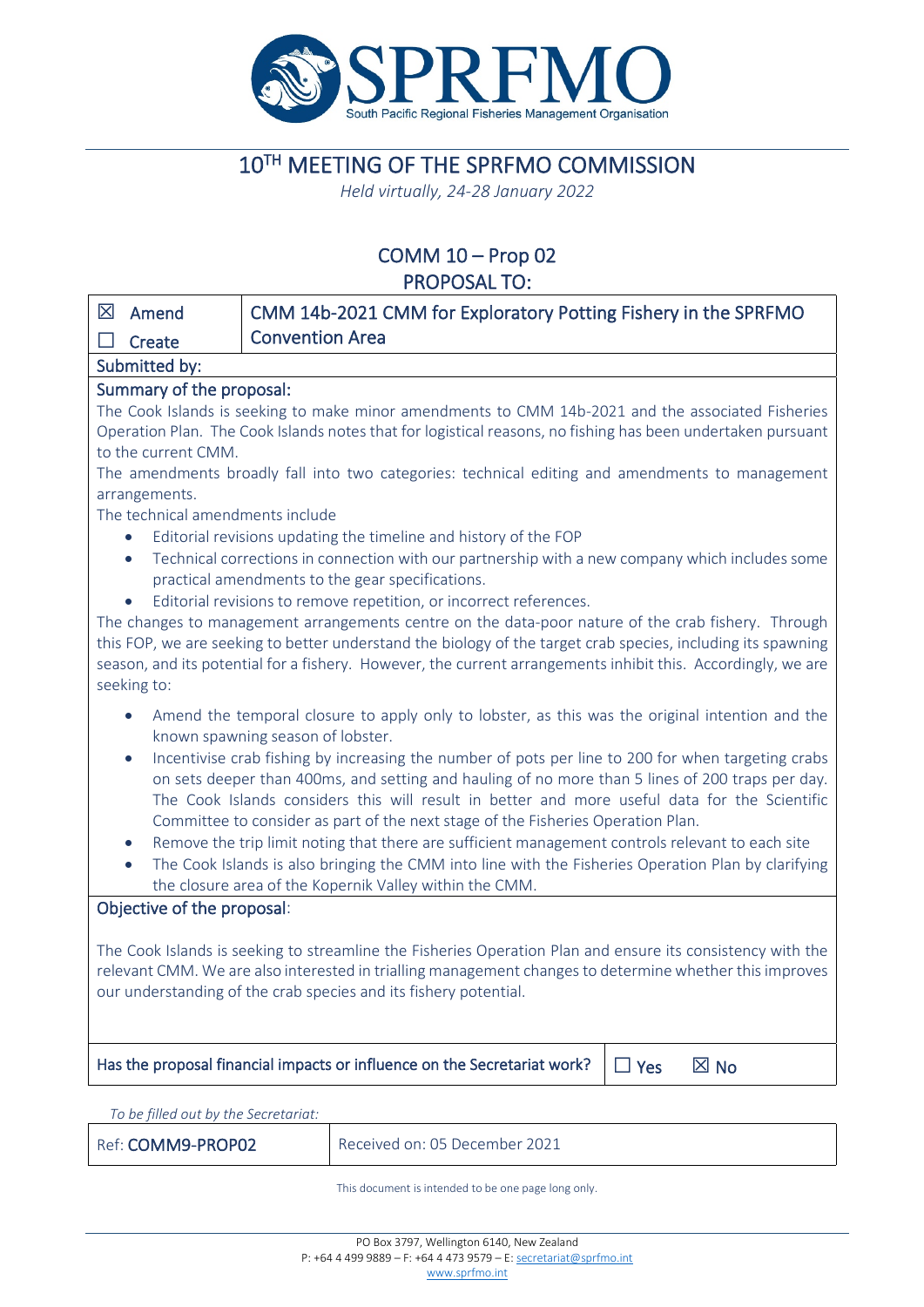

# CMM 14b-2022

# Conservation and Management Measure for Exploratory Potting Fishery in the SPRFMO Convention Area

*(Supersedes CMM 14b-2020)*

# The Commission of the South Pacific Regional Fisheries Management Organisation;

*RECALLING* Article 22 of the Convention on the Conservation and Management of High Seas Fishery Resources in the South Pacific Ocean (the Convention) which provides that a fishery that has not been subject to fishing or has not been subject to fishing with a particular gear type or technique for ten years or more shall be opened as a fishery or opened to fishing with such gear type or technique only when the Commission has adopted cautious preliminary Conservation and Management Measures (CMMs) in respect of that fishery and, as appropriate, non-target and associated or dependent species, and appropriate measures to protect the marine ecosystem in which that fishery occurs from adverse impacts of fishing activities;

*RECOGNISING* Articles 3(1)(a)(i) and (ii) of the Convention, which call on the Commission, in giving effect to the objectives of the Convention, to adopt Conservation and Management Measures (CMMs) that take account of international best practices and protect the marine ecosystem, particularly ecosystems with long recovery times following disturbance;

*FURTHER RECOGNISING* Articles 3(1)(b) and (2) of the Convention which call on the Commission to apply the precautionary approach and an ecosystem based approach to fishery resources under the mandate of the Convention;

*NOTING* the conservation value of relevant SPRFMO CMMs which will apply to activities anticipated to be undertaken pursuant to this measure, including, *inter alia*, CMM 03-2021 (Bottom Fishing) on the Management of Bottom Fishing in the SPRFMO Convention Area and CMM 09-2017 (Seabirds) on Minimising Bycatch of Seabirds in the SPRFMO Convention Area;

*AGREEING* that new and exploratory fisheries should not be permitted to expand faster than the acquisition of information necessary to ensure that the fishery can and will be developed in accordance with the principles set out in Article 3 of the Convention;

*RECOGNISING* Article 22(2) of the Convention, which calls on the Commission to adopt preliminary measures that ensure that any new fishery resource is developed on a precautionary and gradual basis until sufficient information is acquired to enable the Commission to adopt appropriately detailed CMMs;

*REVISES and ADOPTS* the following CMM in accordance with Articles 8, 20 and 22 of the Convention: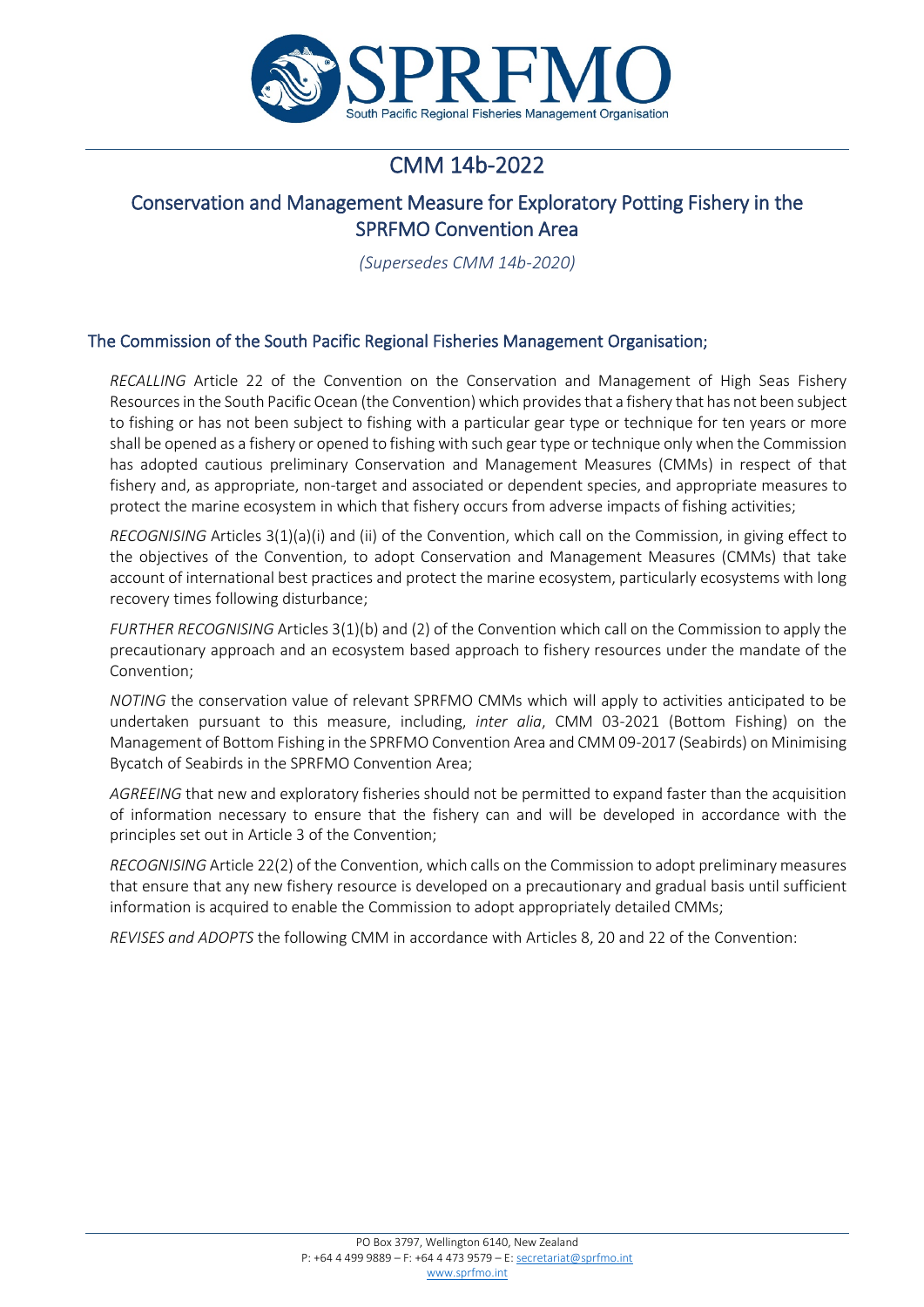

# **Objectives**

1. To provide for exploratory bottom pot fishing for lobster and crab in the Convention Area for the purpose of obtaining scientific data: to allow the evaluation of the long term fishery potential for a lobster and crab fishery in the Convention Area; to evaluate the possible impacts on the target stocks, associated or dependent species, and marine ecosystems; to evaluate the effectiveness of mitigation measures; and to ensure that the bottom pot exploratory fishery is developed on a precautionary and gradual basis according to the best available science.

### Definitions

- 2. For the purposes of this measure:
	- a) "lobster" means both "*Jasus* spp" lobster and "*Projasus* spp" lobster;
	- b) "crab" means "*Chaceon* spp" crab;
	- c) "bottom potting" means standardised strings of traps carefully designed and dedicated to capturing particular species of crustaceans and having minimal adverse impact on the environment as described in the Fisheries Operation Plan reviewed by the 8th meeting of the Scientific Committee;
	- d) "fishing year" means a year of 12 months, from July 1st to June 30th;
	- e) "lobster spawning season" means the season in which it is believed the *Jasus* spp reproduce and spawn, being July 1st to September 30th;
	- f) "FOP" means this Fisheries Operation Plan;
	- g) "TAC" means Total Allowable Catch.

#### Application

- 3. This measure applies to exploratory fishing for lobster and crab as described in the Fisheries Operation Plan adopted by the SPRFMO Commission (COMM10-WPXX)
- 4. None of the obligations in this measure exempt a Member or CNCP from complying with any Convention obligation or any other CMMs adopted by the Commission.

#### Details and Specification of Exploratory Fishing Activities

5. Fishing for lobster and crab, using the bottom potting method, may be conducted on seamounts or other features within the exploratory fishing boxed areas identified in Table 1 below.

| <b>Exploratory area</b> | Latitude | Longitude |
|-------------------------|----------|-----------|
| Foundation              | 31'00 S  | 100'00 W  |
| Sea mount chain         | 31'00 S  | 134'00 W  |
|                         | 40'00 S  | 134'00 W  |
|                         | 40'00 S  | 100'00 W  |
|                         | 21'00 S  | 101'00 W  |
|                         | 21'57S   | 101'00W   |
|                         | 23'55S   | 94'13W    |
| Northern seamount       | 25'06S   | 92'50W    |
|                         | 27'00S   | 92'50W    |
|                         | 27'00S   | 84'00W    |
|                         | 21'00S   | 84'00W    |

#### Table 1: The coordinates of the two areas intended for exploratory fishing.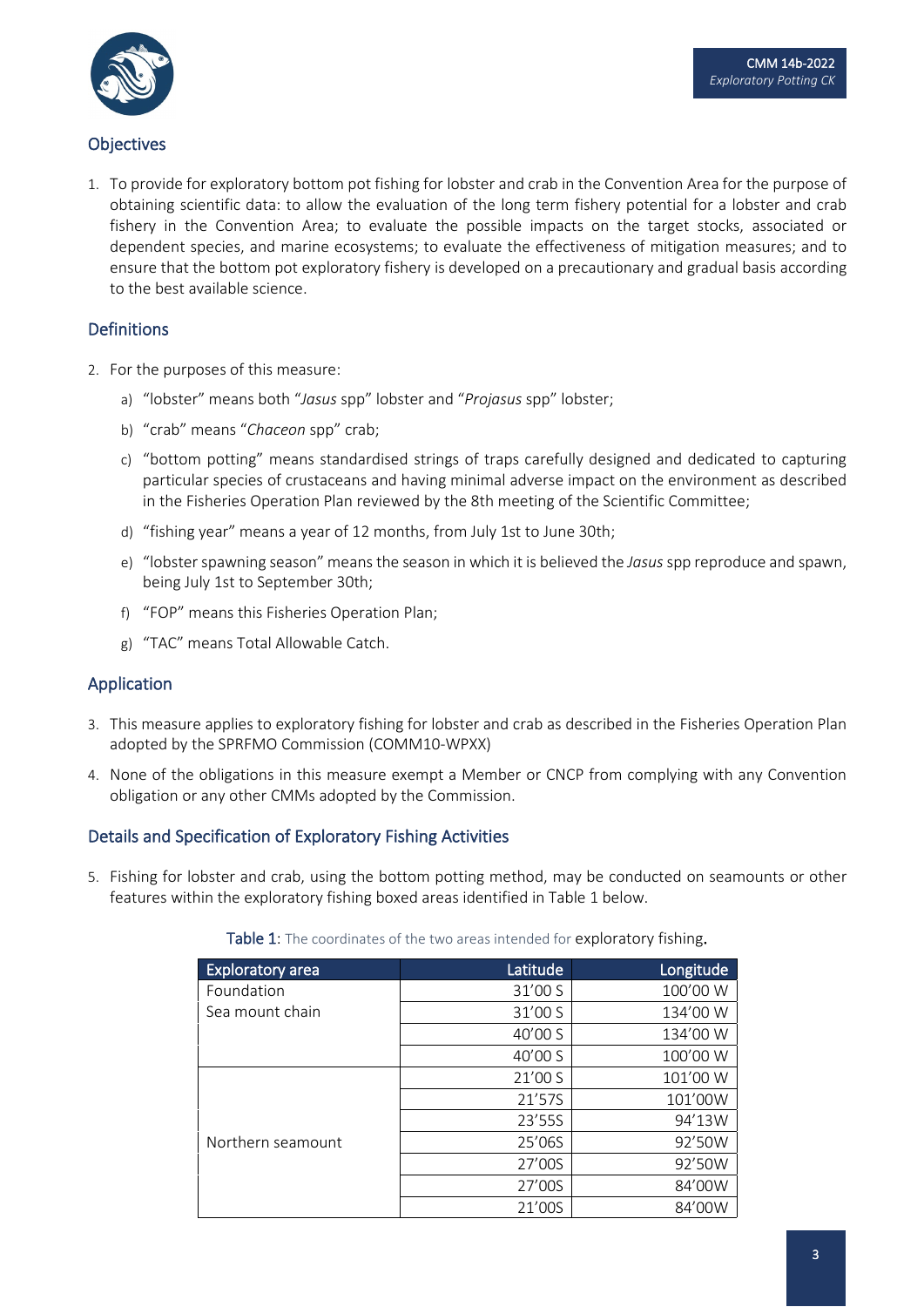

5bis notwithstanding paragraph 5, fishing in the Kopernik Valley, coordinates for which are given in Table 2, below depths of 250 metres shall be prohibited.

| ۰. |  |  |
|----|--|--|
|    |  |  |

| Longitude  | Latitude  | Data point     |
|------------|-----------|----------------|
| $-116.025$ | $-35.885$ | 1              |
| $-116.005$ | $-35.885$ | $\overline{2}$ |
| $-116.005$ | $-35.89$  | 3              |
| $-116.01$  | $-35.89$  | $\overline{4}$ |
| $-116.01$  | $-35.9$   | 5              |
| $-116.015$ | $-35.9$   | 6              |
| $-116.015$ | $-35.905$ | $\overline{7}$ |
| $-116.01$  | $-35.905$ | 8              |
| $-116.01$  | $-35.91$  | 9              |
| $-116.005$ | $-35.91$  | 10             |
| $-116.005$ | $-35.915$ | 11             |
| $-116.025$ | $-35.915$ | 12             |
| $-116.025$ | $-35.9$   | 13             |
| $-116.02$  | $-35.9$   | 14             |
| $-116.02$  | $-35.89$  | 15             |
| $-116.025$ | $-35.89$  | 16             |
| $-116.025$ | $-35.885$ | 17             |

- 6. The exploratory fishing conducted pursuant to this CMM shall apply for two fishing years, commencing July 1st 2021, and ending on June  $30<sup>th</sup>$  2023:
- 7. Each trip shall be limited to setting and hauling no more than five lines of 100 traps per day for lobster, and no more than five lines of 200 traps per day for crab when fishing below 300m.
- 8. The vessel is authorised to test alternative trap designs to evaluate gear selectivity.
- 9. A CPUE limit of 4 kg per trap shall be applied for Kopernik Seamount, assessed weekly through a moving 30 day window starting on day 30, and assessed every 7 days thereafter. Should this CPUE limit be reached, the Cook Islands shall close Kopernik Seamount and it shall remain closed to fishing pending the SC's review of the Cook Island's planned ongoing response.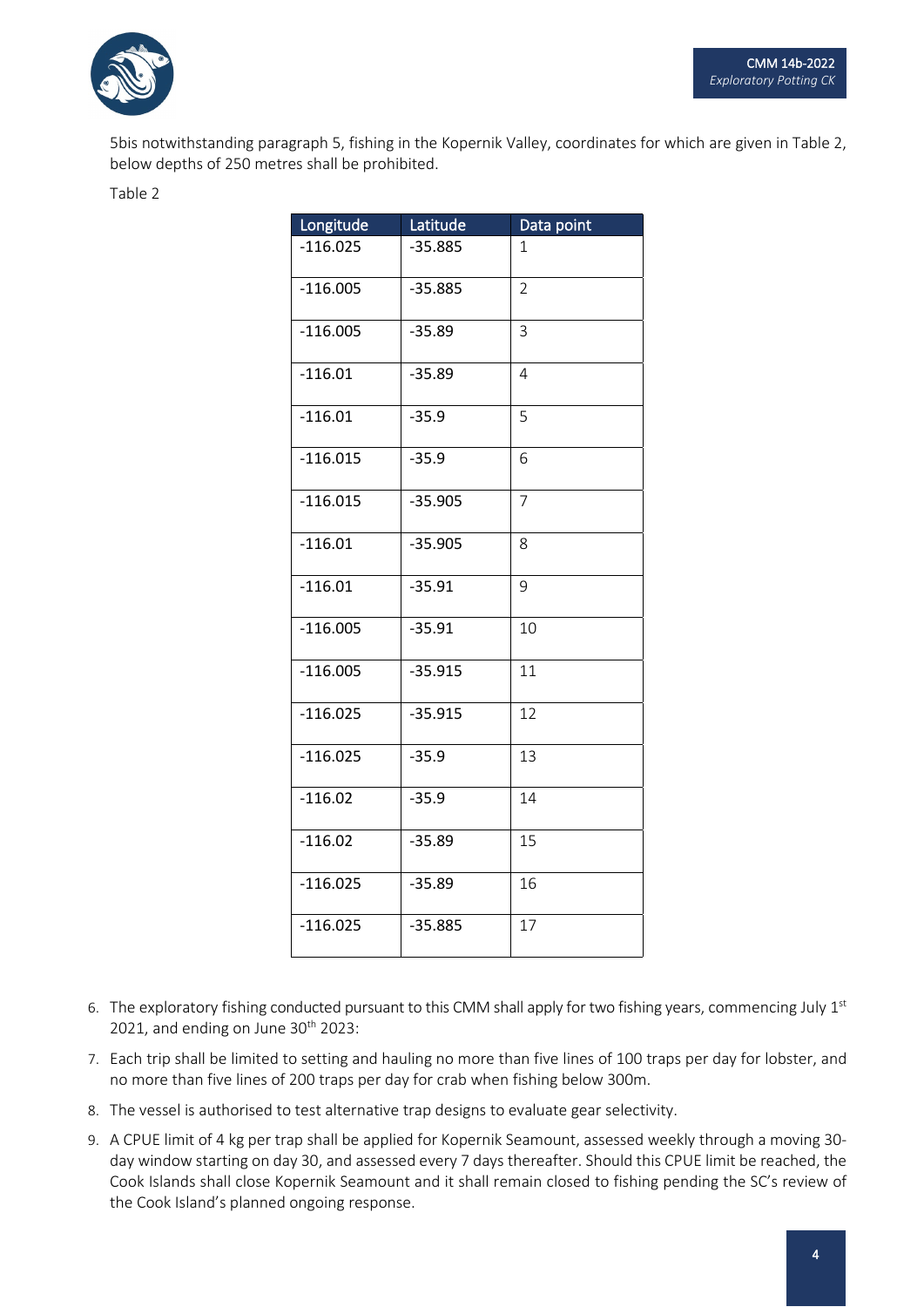

- 10. A 20t total allowable catch for *Jasus caveorum* on Kopernik Seamount per trip will apply.
- 11. Fishing shall be closed to the vessel during the lobster spawning season from July through to September each year. The vessel is prohibited from retaining lobster on board the vessel while fishing for other target species during this period.
- 12. The maximum lobster and crab (combined) total allowable catch (TAC) taken pursuant to this CMM shall not exceed the global TAC of 300 tonnes per fishing year for fishing years commencing in July 2021, and July 2022.
- 13. The Cook Islands shall ensure that any vessel authorised to conduct the exploratory fishing shall provide weekly reports on its fishing activities to the Cook Islands.
- 14. Any results will be used to develop proposals for the consideration of the Scientific Committee on the design of any subsequent fishing.
- 15. Catch and effort shall be monitored on a trap-by-trap basis and fishing operations shall cease in that year once either the effort or catch limit, whichever occurs first, specified in paragraphs 6, 7 and 11 has been reached.
	- a) Because the stock and stock status are not known, if at any time during the exploratory fishing the stock indicators show sustainability concerns the Cook Islands shall issue a directive to the authorised fishing vessel for exploratory fishing to cease and advise the Commission promptly thereafter.
- 16. The Cook Islands shall ensure that any fishing vessel authorised to undertake this exploratory fishing shall have experience working within catch limits and use intensive monitoring of all catch. As a catch limit is approached, fewer strings of traps will be set to constrain the retained catch within the limit.
- 17. Fishing activity undertaken pursuant to this measure shall not be considered a precedent for future allocation decisions.

# Authorised vessels

- 18. Any Cook Islands vessel authorised to undertake fishing shall do so pursuant to this measure. In the event that the authorised vessel becomes unavailable, an alternate fishing vessel of similar capability and capacity may be authorised to undertake fishing pursuant to this measure only after the replacement fishing vessel has been notified by Cook Islands to the Executive Secretary who will notify all Members and CNCPs.
- 19. In determining the suitability of an alternate fishing vessel the Cook Islands shall consider, *inter alia*:
	- a) the vessel's ability to conduct the exploratory fishing set out in the approved Fisheries Operation Plan;
	- b) the master and crew's history and experience in comparable research or exploratory fishing;
	- c) the ability of the fishing vessel to provide suitable accommodation, facilities, and operating support for a Cook Islands Government observer;
	- d) the ability of the fishing vessel to maintain rigorous monitoring of the potential for Significant Adverse Impacts on Vulnerable Marine Ecosystems (VMEs).
- 20. any history of Illegal, Unreported or Unregulated (IUU) fishing by the vessel. A vessel on the SPRFMO IUU list or the IUU list of another competent regional fisheries management organisation shall not be accepted as an alternate vessel.

#### Management measures

21. Fishing pursuant to this measure shall take place in accordance with this measure or any amendment to the measure adopted by the regular meeting of the Commission.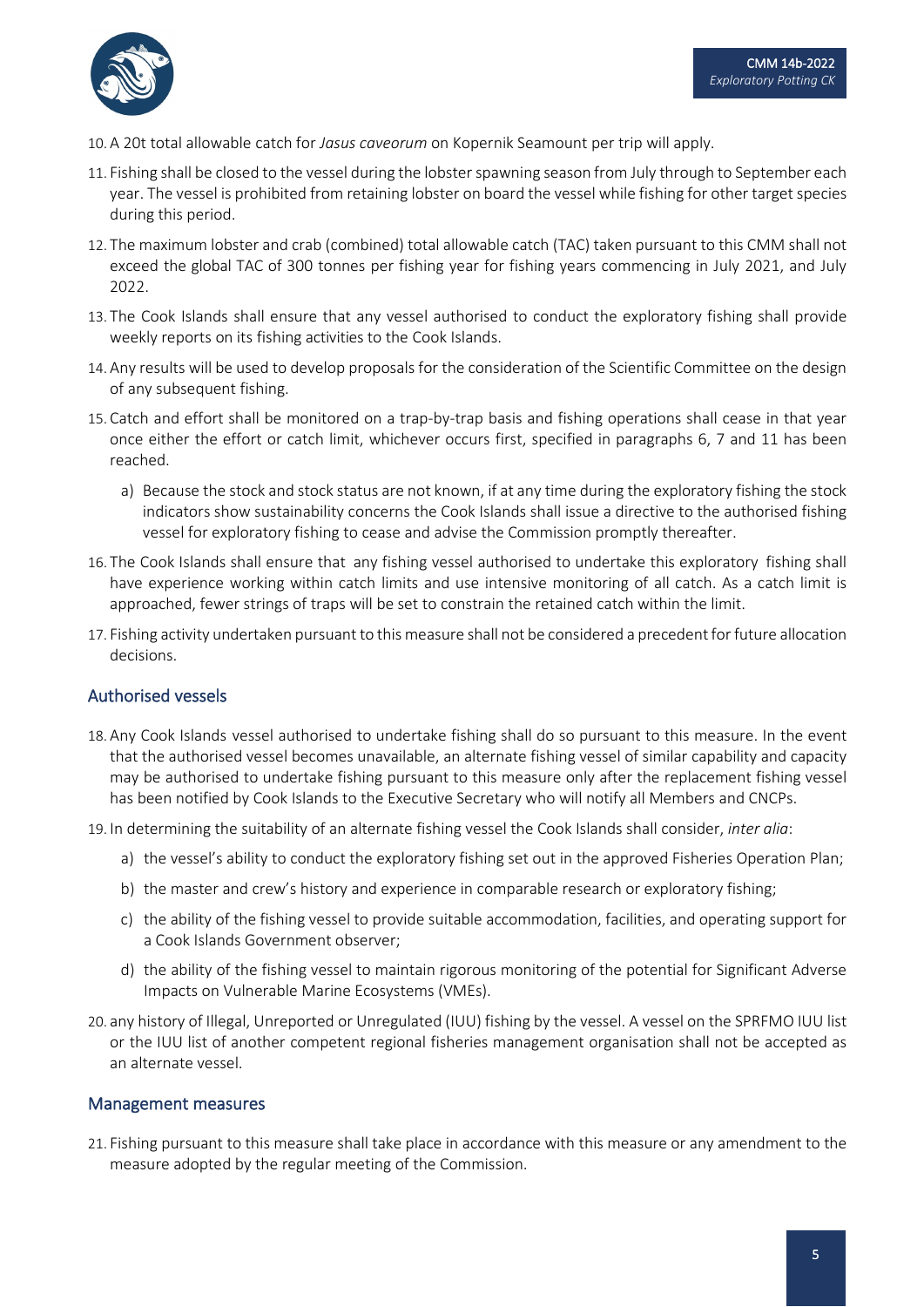

# Data collection

- 22. In undertaking fishing pursuant to this measure, any authorised fishing vessel shall collect all the data required by current CMMs and as set out in the Fisheries Operation Plan reviewed by the 8<sup>th</sup> meeting of the Scientific Committee, and, to the extent possible any further data requested by the Scientific Committee (SC) for its annual evaluation and assessment.
- 23. The vessel shall be fully capable of complying with SPRFMO data standards and reporting.

### Marine Mammals, Seabirds, Turtles, and other Species of Concern

24. A vessel fishing pursuant to this measure shall use the following mitigation methods:

- a) there shall be no dumping of offal while lines are being set or while lines are being hauled;
- b) any offal or discards shall be macerated by machine prior to discarding;
- c) discarding shall take place only at the end of a haul or while steaming; and no biological material shall be discarded for at least 30 minutes before the start of any set or during any set;
- d) discarding may only take place from the opposite side of the vessel from the hauling position.
- 25. The following information shall be collected by observers for marine mammals, seabirds, turtles, and other species of concern:
	- a) standardised seabird and marine mammal abundance counts shall be made at the rear of the vessel at the start, middle, end of each event (from set to haul);
	- b) the observer shall have a target of observing 10% of pots hauled for marine mammal, seabird and turtle captures, and for comparison with a sample of recorded video observations;
	- c) all marine mammals, seabirds, turtles, and other species of concern captured shall be identified, and photographs will be taken of as many seabird interactions as possible and all birds released alive;
	- d) all dead birds must be retained for formal identification and necropsy;
	- e) opportunistic observations, photography and identification of marine mammals may be undertaken in collaboration with the crew.
- 26. All information specified in CMM 03-2021 (Bottom fishing) and all data necessary to assess encounters with VMEs shall be collected to enable assessment and monitoring of the distribution of vulnerable marine ecosystems in the areas fished.

# Monitoring & Data Collection

- 27. A vessel undertaking fishing pursuant to this measure shall carry at least one, and preferably two, observers appointed by the Cook Islands. Observer data shall be collected in accordance with the SPRFMO Observer data standard and shall include gear deployment and retrieval data, catch and effort information, biological data collection, and information on marine mammals, seabirds, reptiles and other species of concern.
- 28. In addition to carrying an observer, a vessel undertaking fishing pursuant to this measure shall be equipped with a video monitoring and recording system to be located over the hauling position to ensure that all hauled pots are observed or recorded on video. All recorded footage must be provided to the Cook Islands at the end of the voyage for analysis and storage.
- 29. The vessel shall also be equipped with tamper proof Automatic Location Communicators that meet SPRFMO standards for VMS reporting (every hour) and can respond to polling at any rate if required consistent with requirements under CMM 06-2020 (Commission VMS).